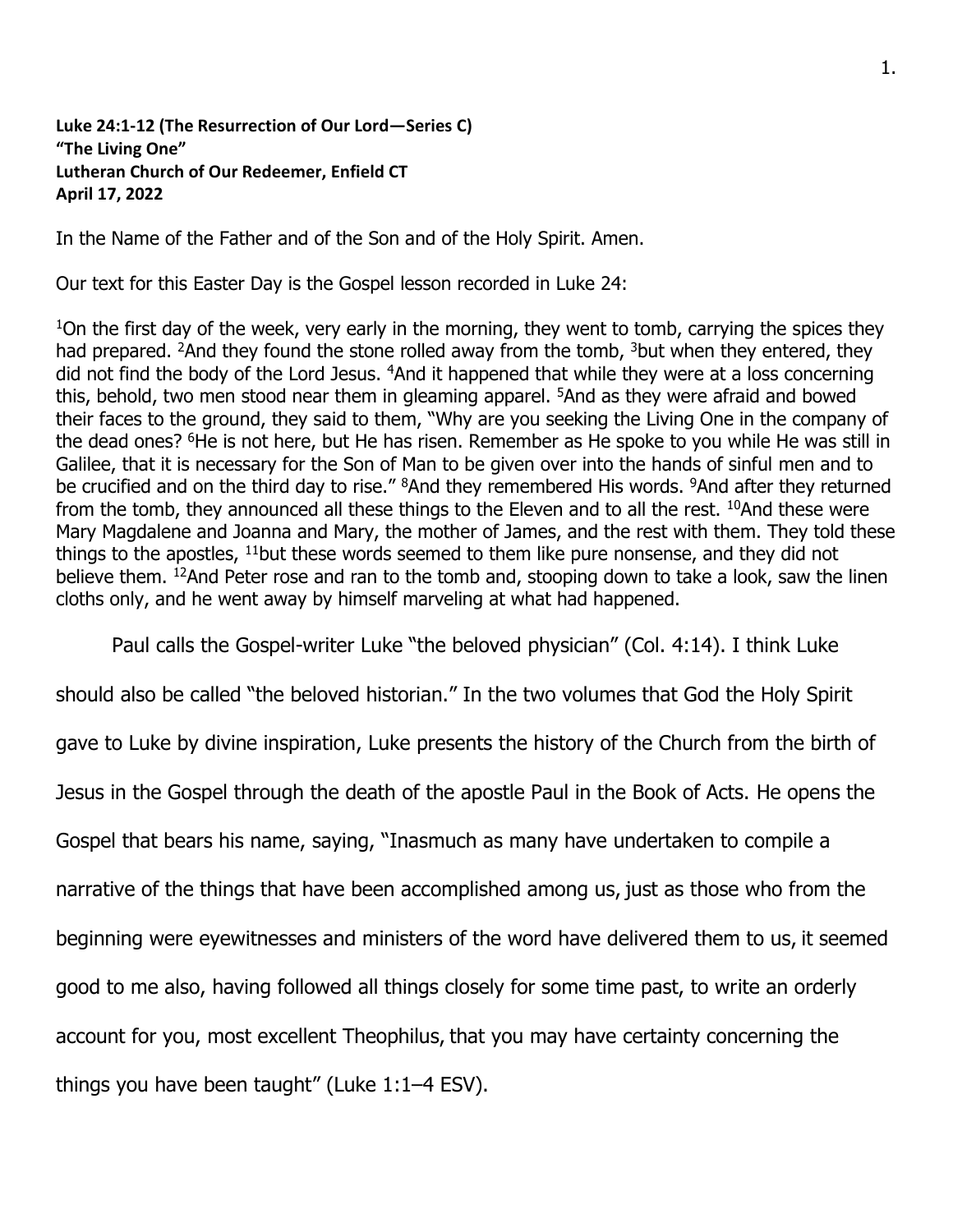It should come, then, as no surprise that the account of the morning on the third day after Jesus had been crucified, died, and was buried should concentrate on the event itself without any attempt to unlock the meaning of what took place. There is no attempt by Luke to wow his readers with a vivid eyewitness account of the process of life returning to a corpse. No, Luke's account reflects all the doubts, fears, confusion, and surprise of average human beings in the presence of the incredible reality of Jesus' resurrection from the dead. It's a very real account of the very real event that really took place very early in the morning on the first day of the week.

The story builds from the concluding words from last Sunday's Gospel reading of Jesus' Passion. "Then [Joseph of Arimathea] took [Jesus' body] down and wrapped it in a linen shroud and laid him in a tomb cut in stone, where no one had ever yet been laid. It was the day of Preparation, and the Sabbath was beginning. The women who had come with him from Galilee followed and saw the tomb and how his body was laid. Then they returned and prepared spices and ointments. On the Sabbath they rested according to the commandment" (Luke 23:53–56 ESV). We move from sundown on Friday to the wee hours of the morning on Sunday. "On the first day of the week, very early in the morning, they went to tomb, carrying the spices they had prepared. And they found the stone rolled away from the tomb, but when they entered, they did not find the body of the Lord Jesus."

The "they" is the women, the same ladies who had come with Jesus from Galilee who saw where the tomb was and how his body was laid. They went home, prepared their spices and ointments for the burial customs, rested on the Sabbath day, and returned to the tomb to complete their loving work for Jesus' body. But there is suddenly a different reality facing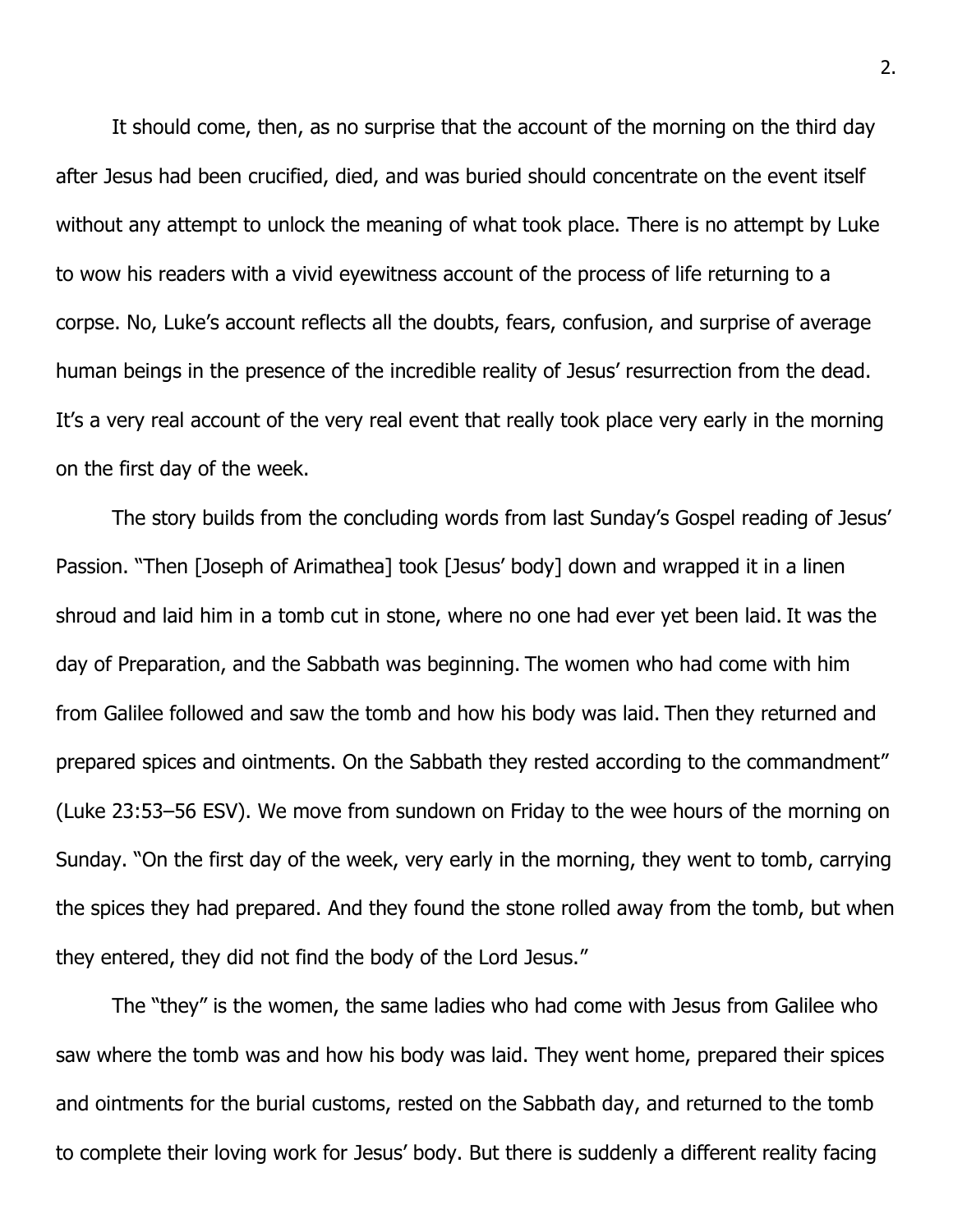the women. What did they find? The stone rolled away from the entrance to the tomb. What did they not find? The body of the Lord Jesus. This is not what was expected at all. And yet, it seems that this should have been expected.

It's not everyday that two angels in dazzling white, lightning-like, gleaming apparel show up to help explain things. But, as the angels appeared to shepherds over the fields near Bethlehem to announce the Savior's birth among His own creation, so now two angles (who might have been there at Bethlehem!) stood near the women and asked the all-important question. "Why are you seeking the Living One in the company of the dead ones?"

Wait! What? Jesus was crucified. He died; He breathed His last. The Roman soldier pierced His side to make sure that He was actually deceased, and He was. Where else would you look for the body of your dead loved-one but in the cemetery? That's all well and good if indeed you were looking for the Dead One. But the angels announce to the women that they are no longer to be looking for the One who had died on Calvary's cross because He is no longer dead but alive. He has risen and so He is not here, dead in the grave, but alive again—the Living One! So, surprise of all surprises, stop looking for the Living One in the place where dead bodies rest until the Last Day!

For Jesus to now be the Living One is not the reality that the women expected on that early morning. And yet, it should have been expected. Listen to what the angels said. "Remember as He spoke to you while He was still in Galilee, that it is necessary for the Son of Man to be given over into the hands of sinful men and to be crucified and on the third day to rise." Then St. Luke reports, "And they remembered His words." And this remembering is surely more than simply a "light-bulb" or "ah-ha" moment like when you remember where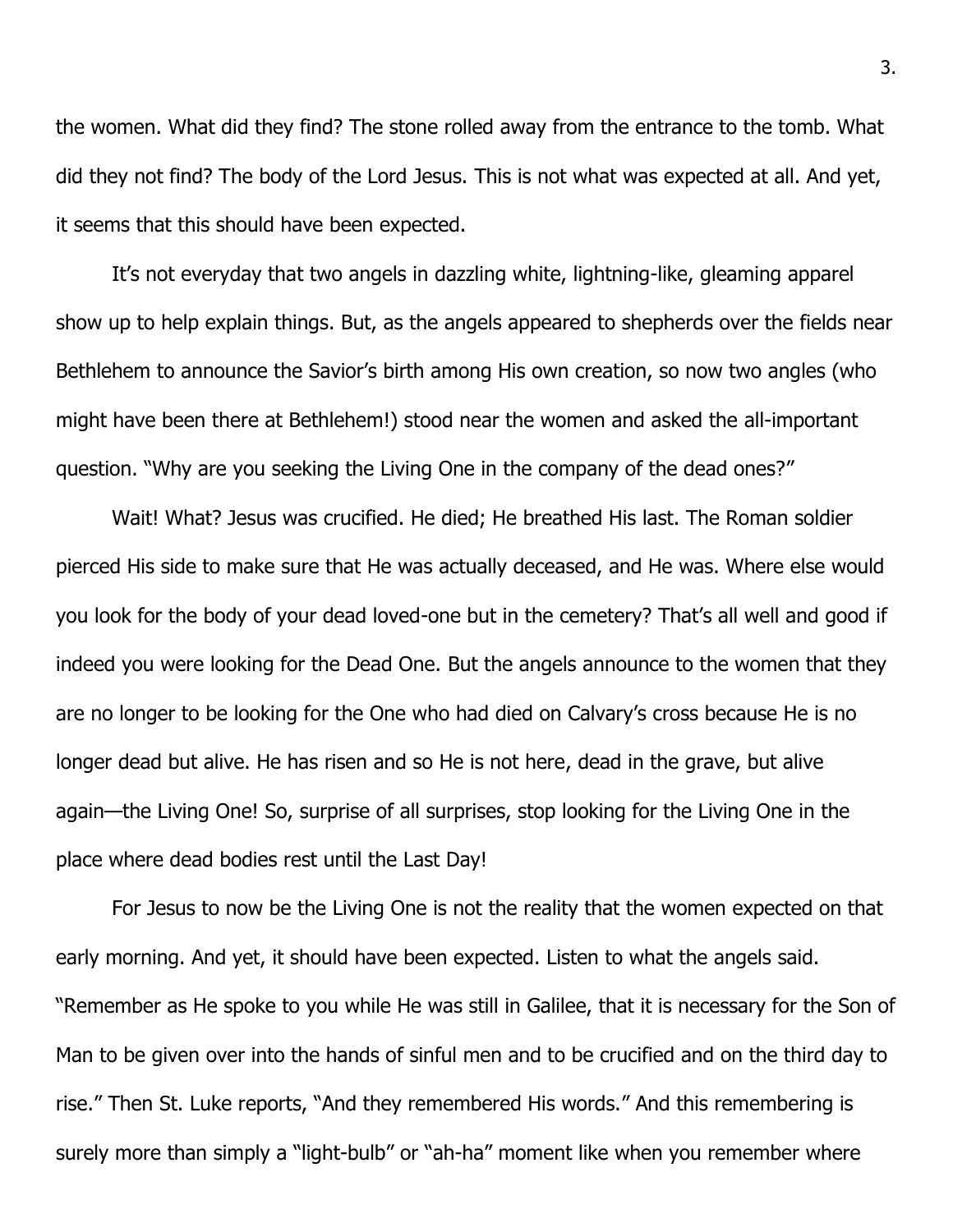you put your car keys last night. They remembered Jesus' words foretelling His death and resurrection. Yes, they had seen Jesus' crucified. They saw Him die. They saw His body laid in the tomb. With the help of the angel's message, they looked now at the evidence of the empty tomb as they begin to understand the miracle before them. "He is not here, but He has risen."

Like thousands of Christians around the world on this first day of the week, we too, as we do in fact ever Sunday, celebrate the resurrection of the Lord Jesus from the dead. It is the living Jesus—crucified for the forgiveness of sins and raised again from the dead for our salvation from sin and death—whom we meet in this place as we gather around God's Word and Sacraments. It is precisely to the Living Jesus who meets with us here that we bring all our doubts and fears, sins and guilt.

"Can God really love me after I cheated on my spouse? Could God ever forgive me for having an abortion? Is there any way God could ever really love a person like me, filled with anxiety, a person who is depressed, a person who feels lonely and worthless?"

"There's so much in this world that I'm afraid of. Just look at what's been going on for the past two years? Look at all the hate and distrust in society. Society itself seems to be in constant change and turmoil. What was wrong is now right and right is now wrong. There doesn't seem to be any standard, anything solid to hold on to. I'm so afraid of life in this world. It's too confusing. I don't understand how things could be this way."

To our Living Savior, we bring our doubts, fears, and confusion about life here in this world and our doubts and fears about our fallen relationship with God because of our sins and failures to be the people He calls us to be. To the Risen Lord Jesus we ultimately bring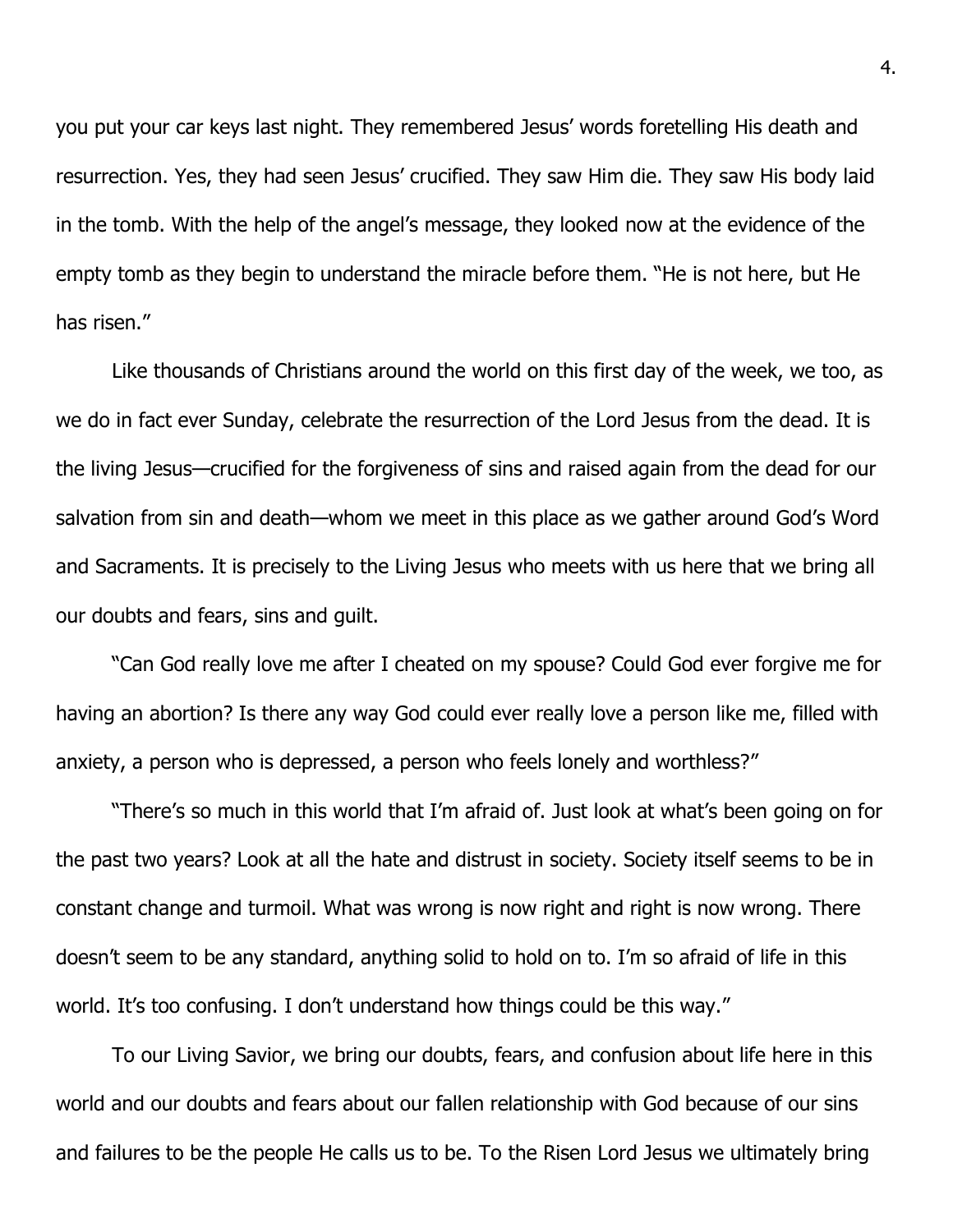our guilt and our sins, our worries and our troubles. Here, by Means of the Gospel Word and Sacrament of the Altar, the Living One, Jesus Christ, meets you and He takes away from you all your guilt and sin and pronounces His blood-bought forgiveness upon you in the Absolution, in the preaching of the Gospel, and in the eating and drinking of Christ's own body and blood given and shed for you precisely for the forgiveness of all your sins.

Jesus died the death of the cross for you in order to purchase and win your forgiveness. He suffered the punishment for your sins on the cross so that He might remove your guilt from you by completely forgiving your sins, thereby restoring you to a right relationship with God your heavenly Father. The guarantee of your forgiveness and new relationship to God is found in the marks of the nails that the Living One, Jesus Christ, still bears in His risen and glorified body. In this place and at this altar, the risen Jesus says to you through His Gospel Word, "With the eyes of Baptismal faith, see My hands and My feet. Know that it is for you that I died and rose again. Know that I now am the Living One who is with you always until the end of the age. I will not leave you abandoned in this crazy, messed up world. Believe in Me, come to Me, and I will give you rest and peace like that world cannot give. Hear My Word preached. Receive the forgiveness of your sins through the Gospel. Eat and drink My Body and Blood, once given and shed on the cross, for you, now provided to you with bread and wine for forgiveness, eternal life, salvation, and the strengthening of your most holy faith so that you might endure this life and so be faithful unto death, for I will give you the crown of life."

Christ's death and resurrection are recorded by St. Luke not only as history, or *His* story. They are *our* story as well. Sin, death, and the devil no longer have ultimate power